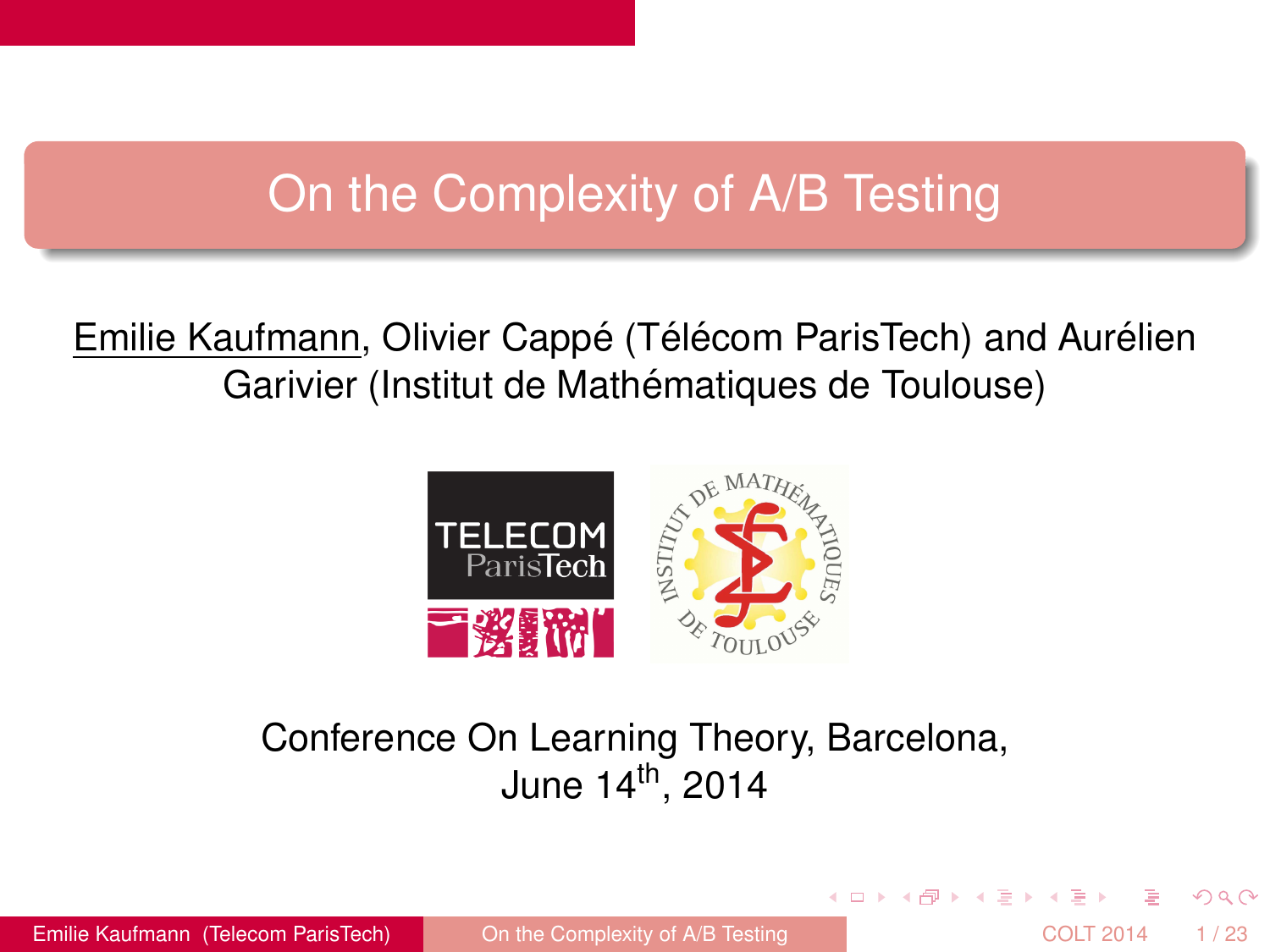# <span id="page-1-0"></span>**Motivation**

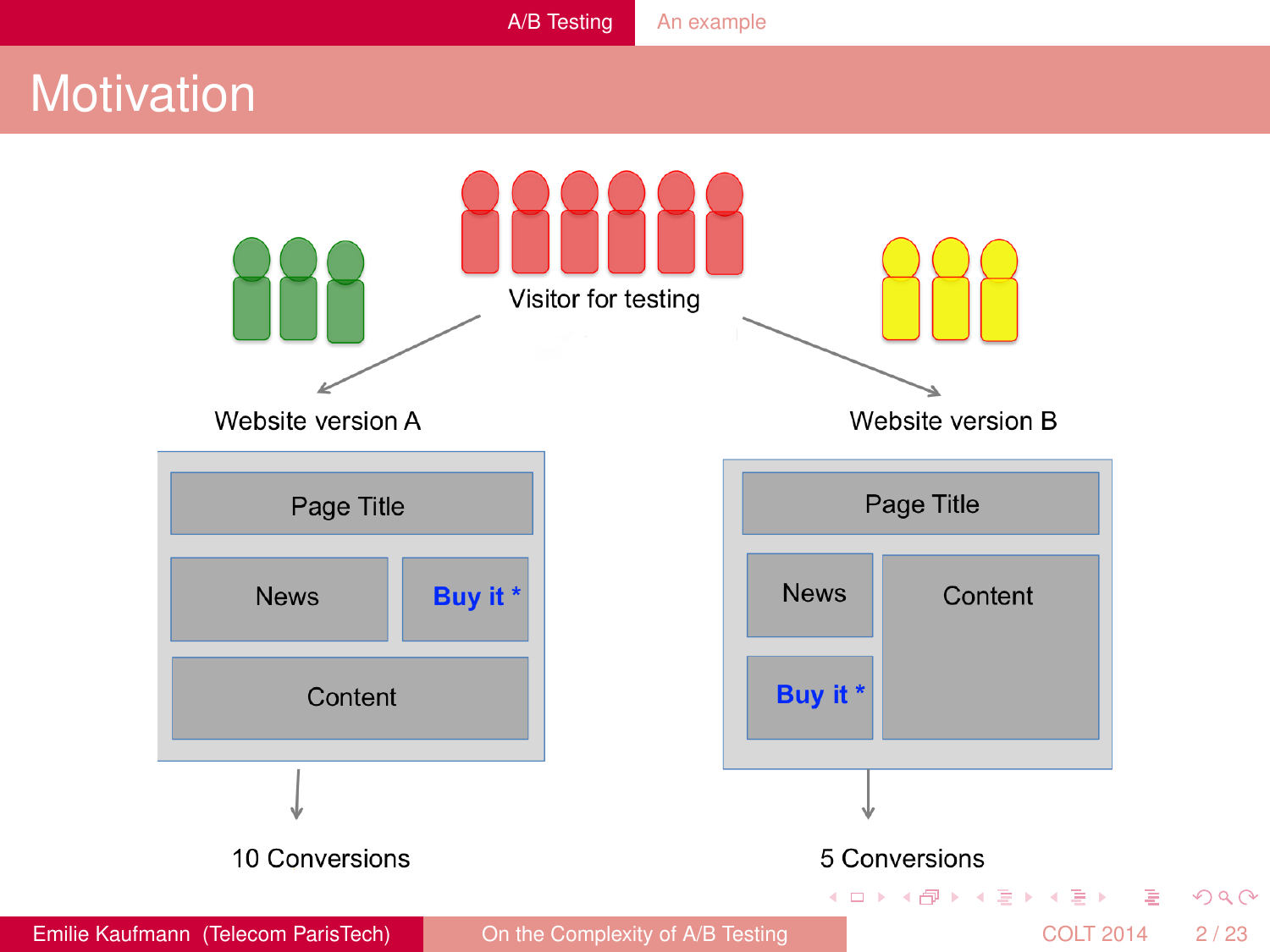# <span id="page-2-0"></span>Our goal

Improve performance:

- $\rightarrow$  fixed number of test users  $\rightarrow$  smaller probability of error
- $\rightarrow$  fixed probability of error  $\rightarrow$  fewer test users

Tools: sequential allocation and stopping

 $\Omega$ 

4 0 8 4 4 9 8 4 9 8 4 9 8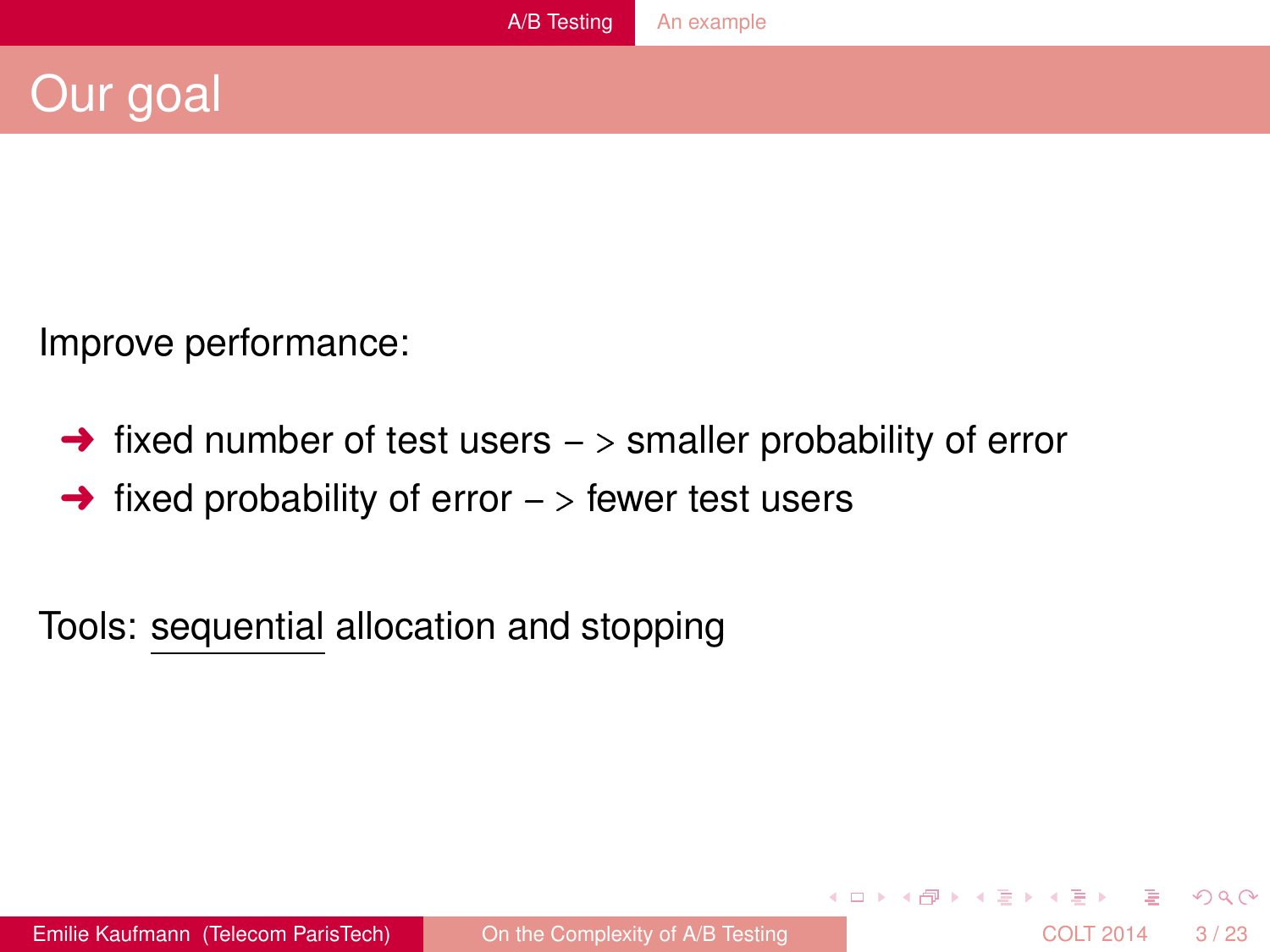#### <span id="page-3-0"></span>[Best arm identification in two-armed bandits](#page-3-0)

- 2 [Lower bounds on the complexities](#page-7-0)
- [The complexity of A/B Testing with Gaussian feedback](#page-10-0)

[The complexity of A/B Testing with binary feedback](#page-15-0)

Emilie Kaufmann (Telecom ParisTech) Conthe Complexity of A/B Testing COLT 2014 4/23

 $(0,1)$   $(0,1)$   $(0,1)$   $(1,1)$   $(1,1)$   $(1,1)$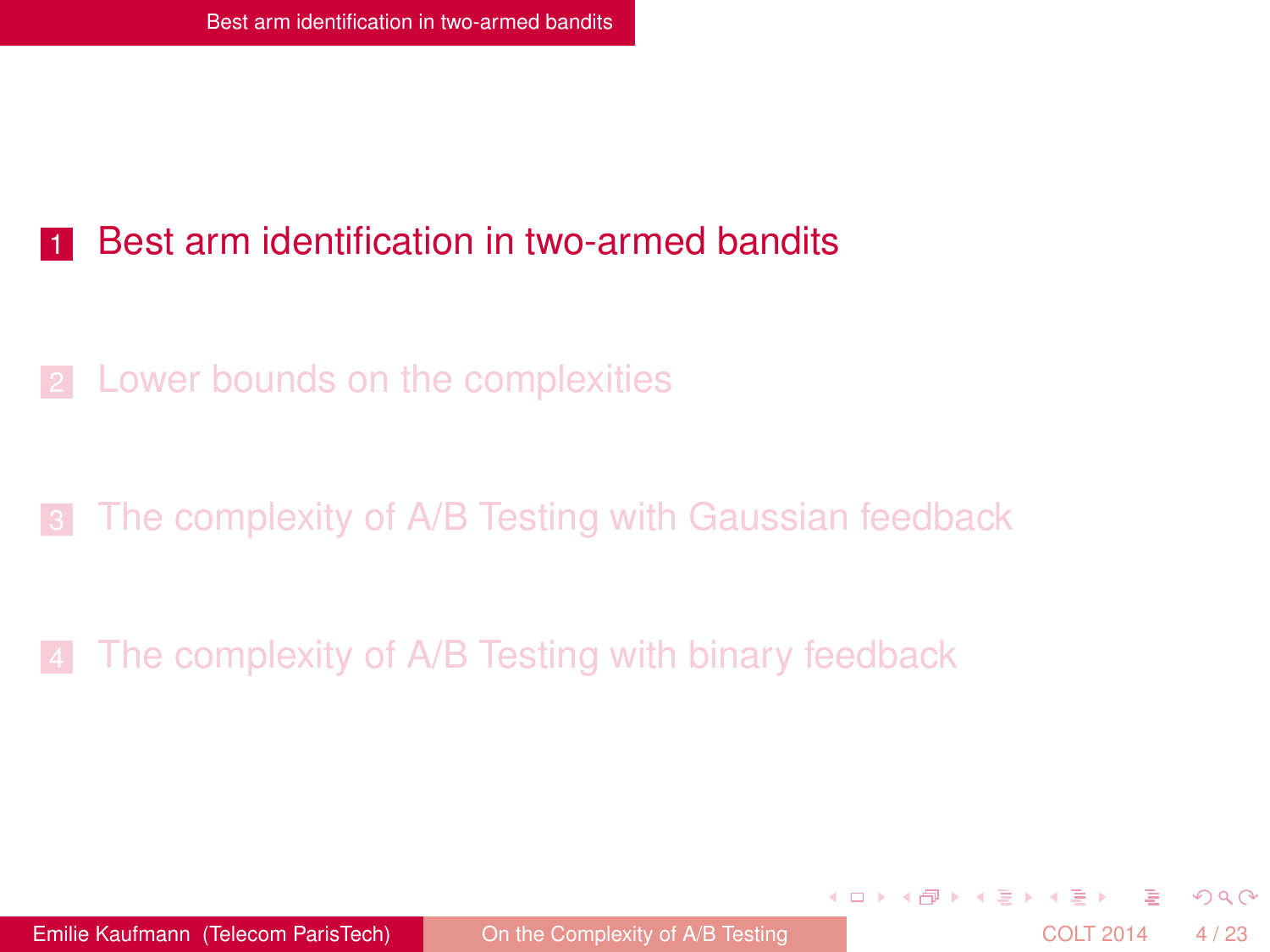# <span id="page-4-0"></span>The model

### A two-armed bandit model is

- **a** set  $\nu = (\nu_1, \nu_2)$  of two probability distributions ('arms') with respective means  $\mu_1$  and  $\mu_2$ 
	- $a^*$  = argmax $_a$   $\mu_a$  is the (unknown) best am

To find the best arm, an agent interacts with the bandit model with

- **a** *sampling rule*  $(A_t)_{t \in \mathbb{N}}$  where  $A_t \in \{1, 2\}$  is the arm chosen at time  $t$  (based on past observations) – > a sample  $Z_t \sim \nu_{A_t}$  is observed
- **a** *stopping rule*  $\tau$  indicating when he stops sampling the arms
- **a** *recommendation rule*  $\hat{a}_{\tau} \in \{1, 2\}$  indicating which arm he thinks is best (at the end of the interaction)

In classical A/B Testing, the sampling rule  $A_t$  is uniform on  $\{1,2\}$  and the stopping rule  $\tau = t$  is fixed in advance.  $(0.123 \times 10^{-14} \text{ m}) \times 10^{-14} \text{ m} \times 10^{-14} \text{ m}$  $\Omega$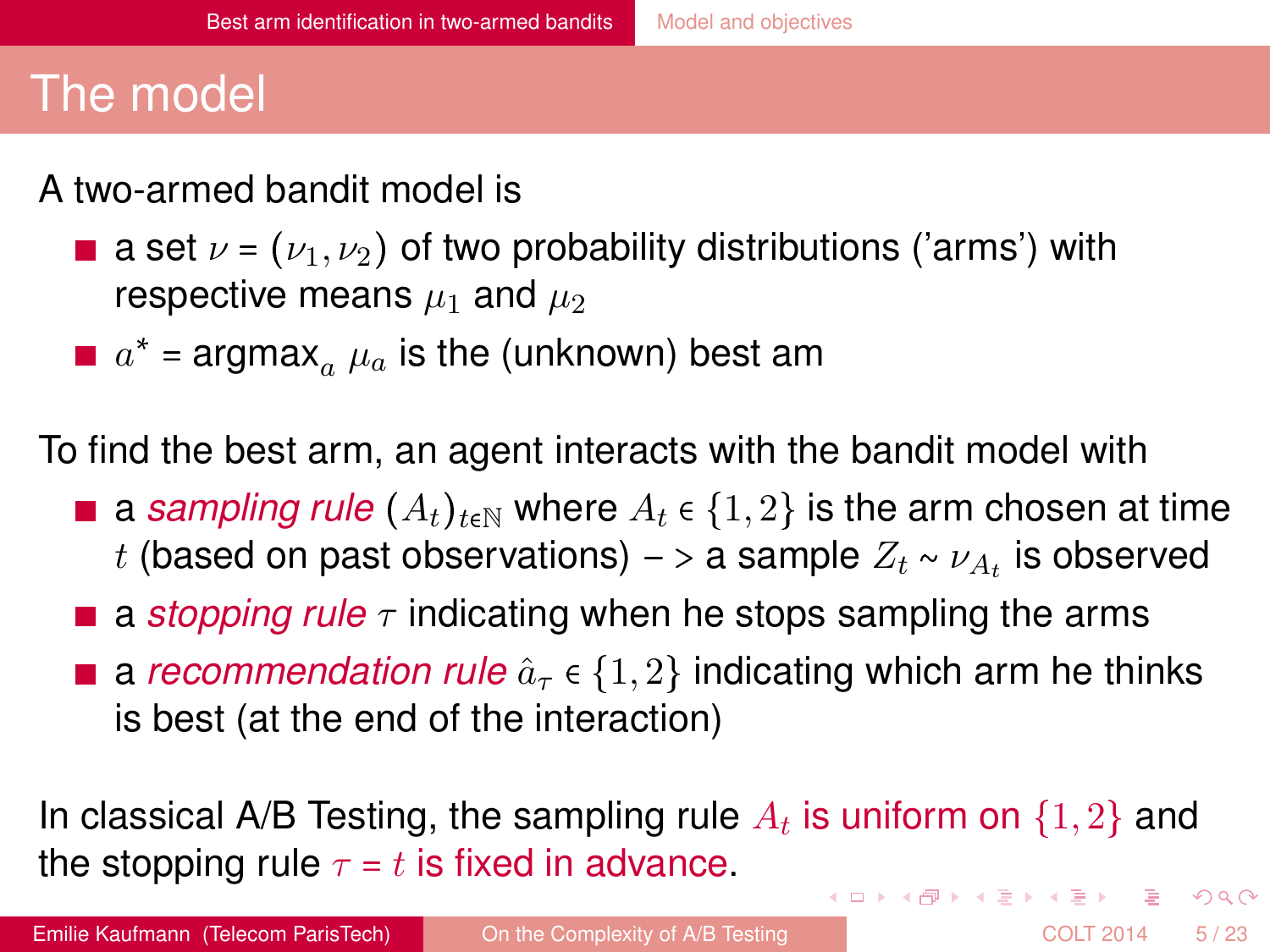# <span id="page-5-0"></span>Two possible goals

The agent's goal is to design a strategy  $A = ((A_t), \tau, \hat{a}_\tau)$  satisfying

| <b>Fixed-budget setting</b>                                               | <b>Fixed-confidence setting</b>                         |
|---------------------------------------------------------------------------|---------------------------------------------------------|
| $\tau = t$                                                                | $\mathbb{P}_{\nu}(\hat{a}_{\tau} \neq a^*) \leq \delta$ |
| $p_t(\nu) = \mathbb{P}_{\nu}(\hat{a}_t \neq a^*)$ as small<br>as possible | $\mathbb{E}_{\nu}[\tau]$ as small<br>as possible        |

### An algorithm using uniform sampling is

| <b>Fixed-budget setting</b>                 | <b>Fixed-confidence setting</b>             |
|---------------------------------------------|---------------------------------------------|
| a classical test of                         | a sequential test of                        |
| $(\mu_1 > \mu_2)$ against $(\mu_1 < \mu_2)$ | $(\mu_1 > \mu_2)$ against $(\mu_1 < \mu_2)$ |
| based on $t$ samples                        | with probability of error                   |
|                                             | uniformly bounded by $\delta$               |

[Siegmund 85]: sequential tests can save sam[pl](#page-4-0)[es](#page-6-0) [!](#page-4-0)

Emilie Kaufmann (Telecom ParisTech) Conthe Complexity of A/B Testing COLT 2014 6/23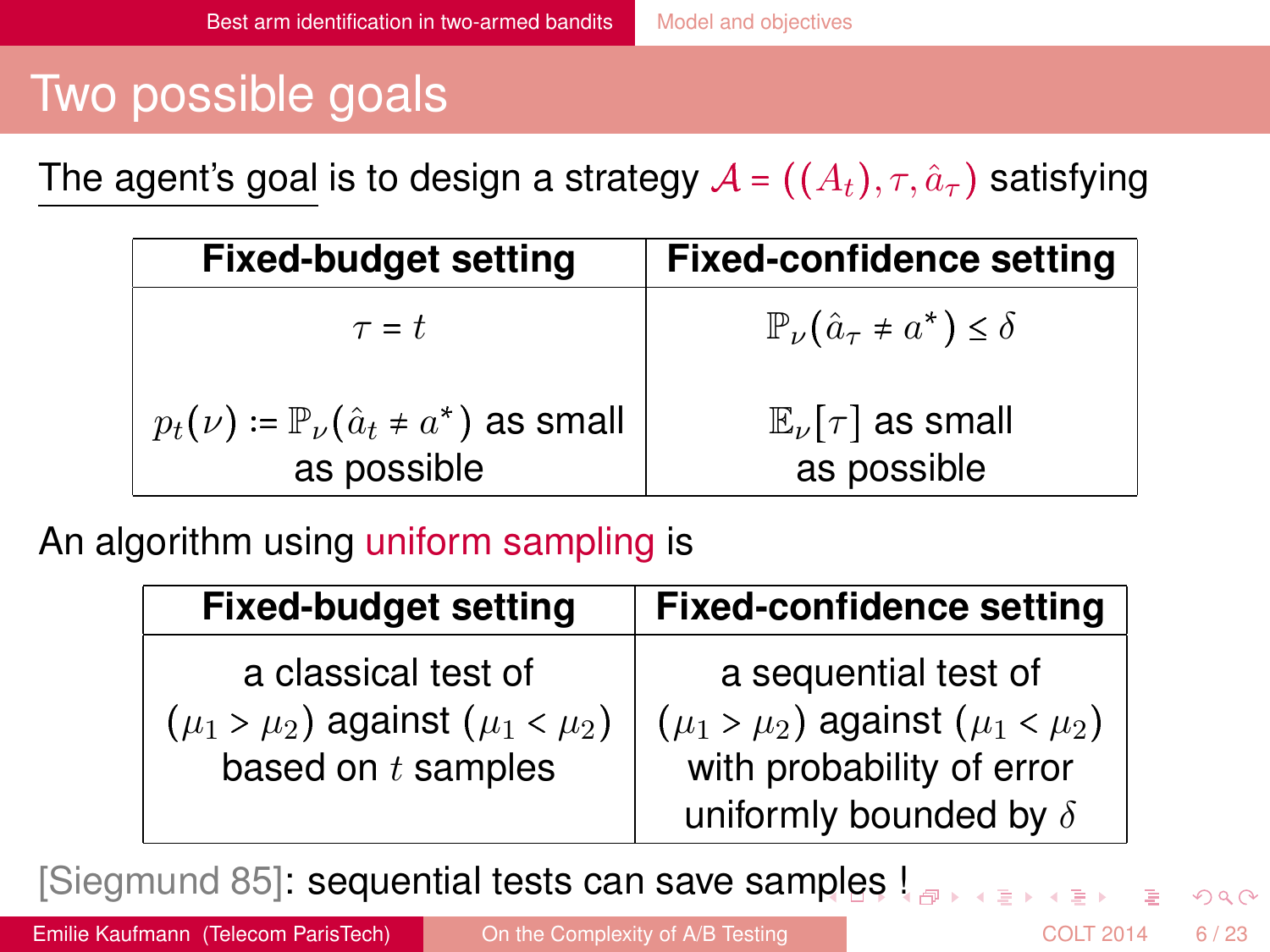# <span id="page-6-0"></span>The complexities of best-arm identification

Let M be a class of bandit models. An algorithm  $A = ((A_t), \tau, \hat{a}_\tau)$  is...

| <b>Fixed-budget setting</b>                                                                | <b>Fixed-confidence setting</b>                                                                                                |  |
|--------------------------------------------------------------------------------------------|--------------------------------------------------------------------------------------------------------------------------------|--|
| consistent on $M$ if                                                                       | $\delta$ -PAC on M if                                                                                                          |  |
| $\forall v \in \mathcal{M}, p_t(v) = \mathbb{P}_{v}(\hat{a}_t \neq a^*) \longrightarrow 0$ | $\forall v \in \mathcal{M}, \ \mathbb{P}_{\nu}(\hat{a}_{\tau} \neq a^*) \leq \delta$                                           |  |
| From the literature                                                                        |                                                                                                                                |  |
| $p_t(\nu) \simeq \exp\left(-\frac{t}{CH(\nu)}\right)$                                      | $\mathbb{E}_{\nu}[\tau] \simeq C'H'(\nu) \log \frac{1}{\delta}$                                                                |  |
| [Audibert et al. 10], [Bubeck et al. 11]                                                   | [Mannor Tsitsilis 04], [Even-Dar et al. 06]                                                                                    |  |
| <b>PERISTIC PROPERTY</b>                                                                   | $\mathbf{r}$ , and $\mathbf{r}$ , and $\mathbf{r}$ , and $\mathbf{r}$ , and $\mathbf{r}$ , and $\mathbf{r}$ , and $\mathbf{r}$ |  |

[Bubeck et al. 13],... [Kalanakrishnan et al.12],...

### **Two complexities**

$$
\kappa_{\mathsf{B}}(\nu) = \inf_{\mathcal{A} \text{ consistent}} \left( \limsup_{t \to \infty} -\frac{1}{t} \log p_t(\nu) \right)^{-1} \left| \kappa_{\mathsf{C}}(\nu) = \inf_{\mathcal{A} \text{ } \delta \in \mathsf{PAC}} \limsup_{\delta \to 0} \frac{\mathbb{E}_{\nu}[\tau]}{\log(1/\delta)} \right|
$$
\nfor a probability of error  $\leq \delta$ ,

\nbudget  $t \approx \kappa_B(\nu) \log \frac{1}{\delta}$ 

\nfor a probability of error  $\leq \delta$ 

\n
$$
\mathbb{E}_{\nu}[\tau] \approx \kappa_C(\nu) \log \frac{1}{\delta} \approx \infty
$$

Emilie Kaufmann (Telecom ParisTech) Conthe Complexity of A/B Testing COLT 2014 7/23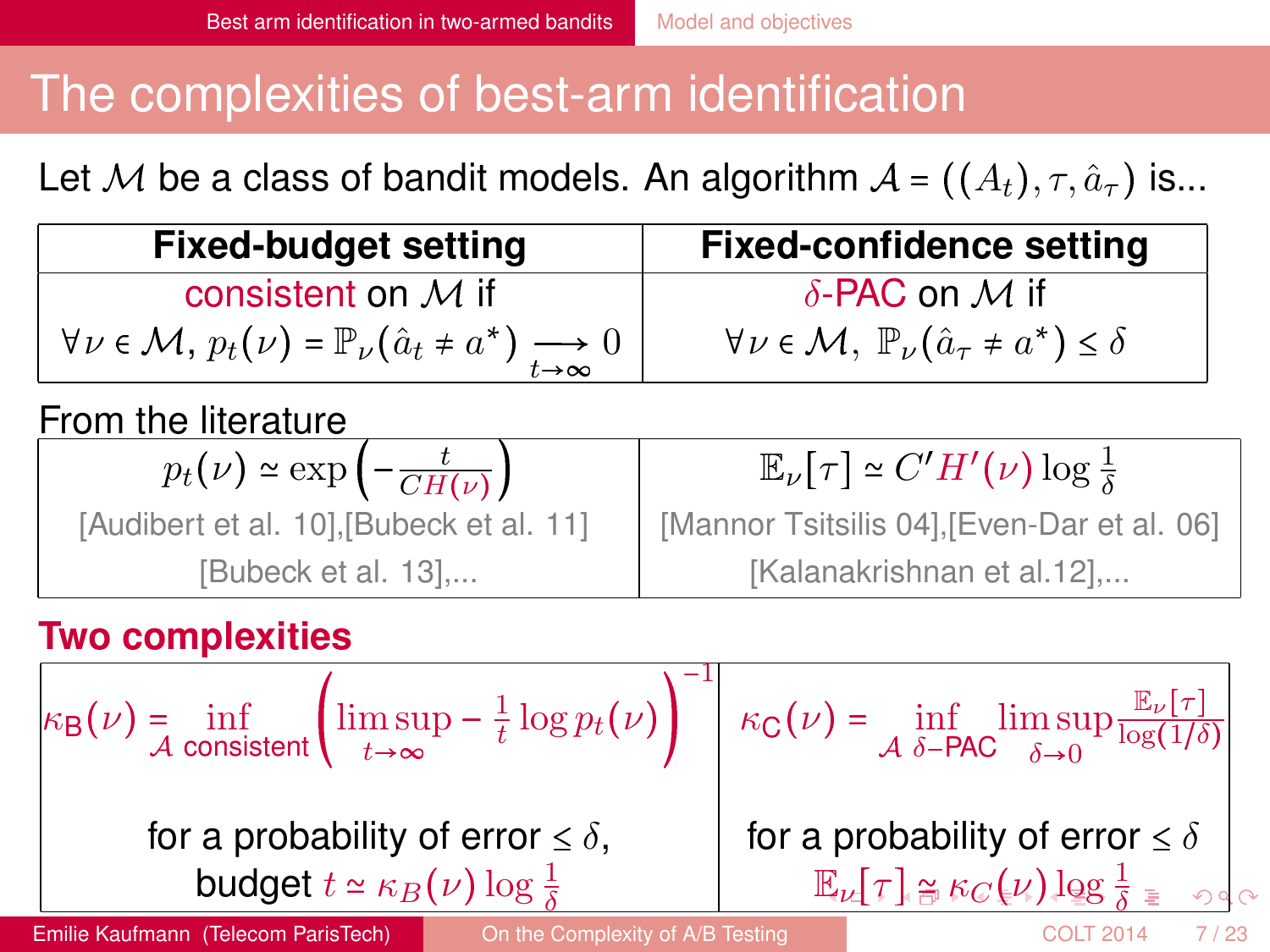## <span id="page-7-0"></span>**Outline**

### [Best arm identification in two-armed bandits](#page-3-0)

#### 2 [Lower bounds on the complexities](#page-7-0)

## 3 [The complexity of A/B Testing with Gaussian feedback](#page-10-0)

### [The complexity of A/B Testing with binary feedback](#page-15-0)

Emilie Kaufmann (Telecom ParisTech) Conthe Complexity of A/B Testing COLT 2014 8/23

 $(0,1)$   $(0,1)$   $(0,1)$   $(1,1)$   $(1,1)$   $(1,1)$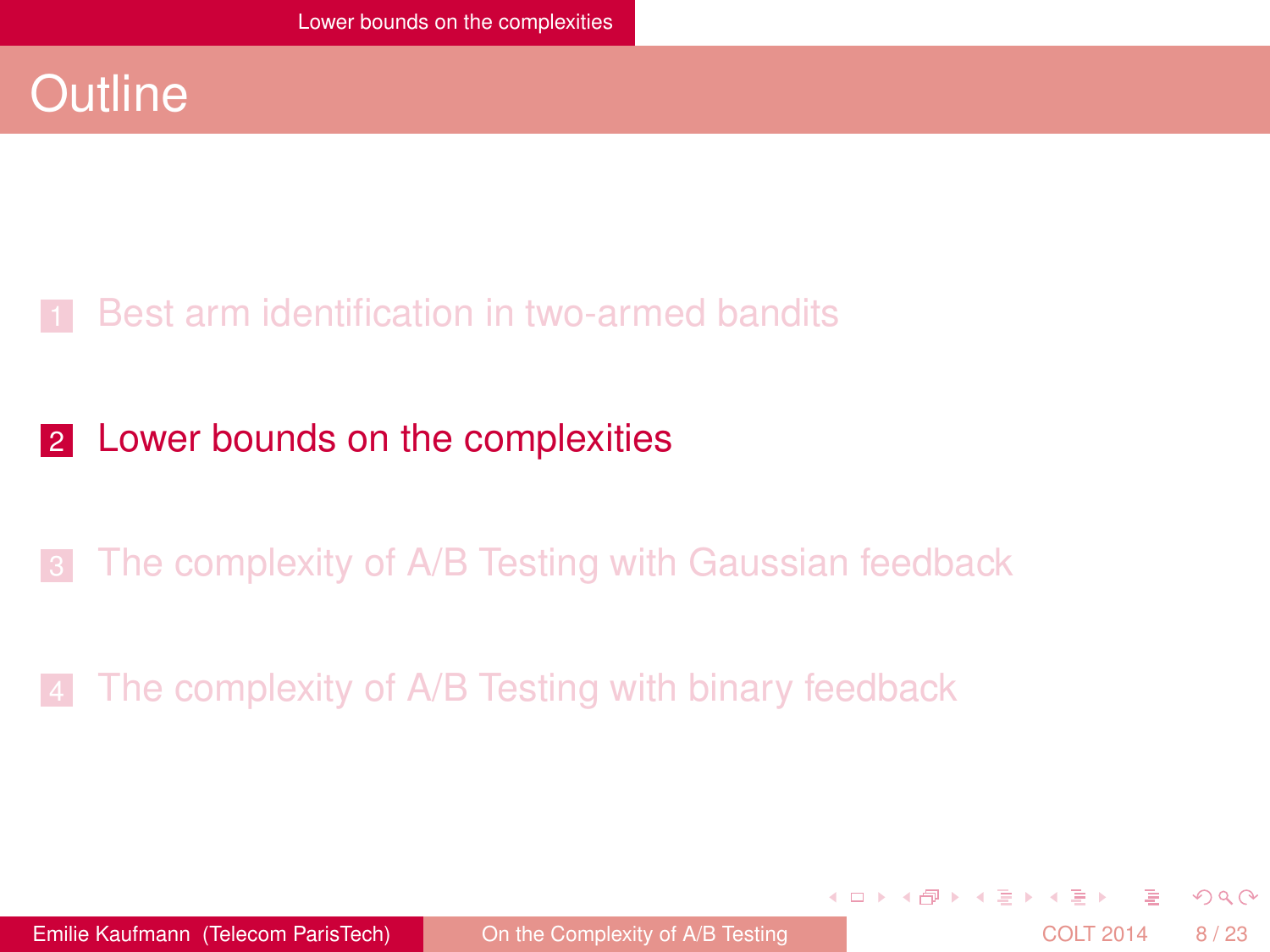# <span id="page-8-0"></span>Changes of distribution

### **New formulation for a change of distribution**

Let  $\nu$  and  $\nu'$  be two bandit models. Let  $N_1$  (resp.  $N_2$ ) denote the total number of draws of arm 1 (resp. arm 2) by algorithm  $A$ ). For any  $A \in \mathcal{F}_{\tau}$  such that  $0 < \mathbb{P}_{\nu}(A) < 1$ 

 $\mathbb{E}_{\nu}[N_1]\textsf{KL}(\nu_1,\nu'_1) + \mathbb{E}_{\nu}[N_2]\textsf{KL}(\nu_2,\nu'_2) \geq d(\mathbb{P}_{\nu}(A),\mathbb{P}_{\nu'}(A)),$ 

where 
$$
d(x, y) = x \log(x/y) + (1 - x) \log((1 - x)/(1 - y))
$$
.

 $(0.123 \times 10^{-14} \text{ m}) \times 10^{-14} \text{ m} \times 10^{-14} \text{ m}$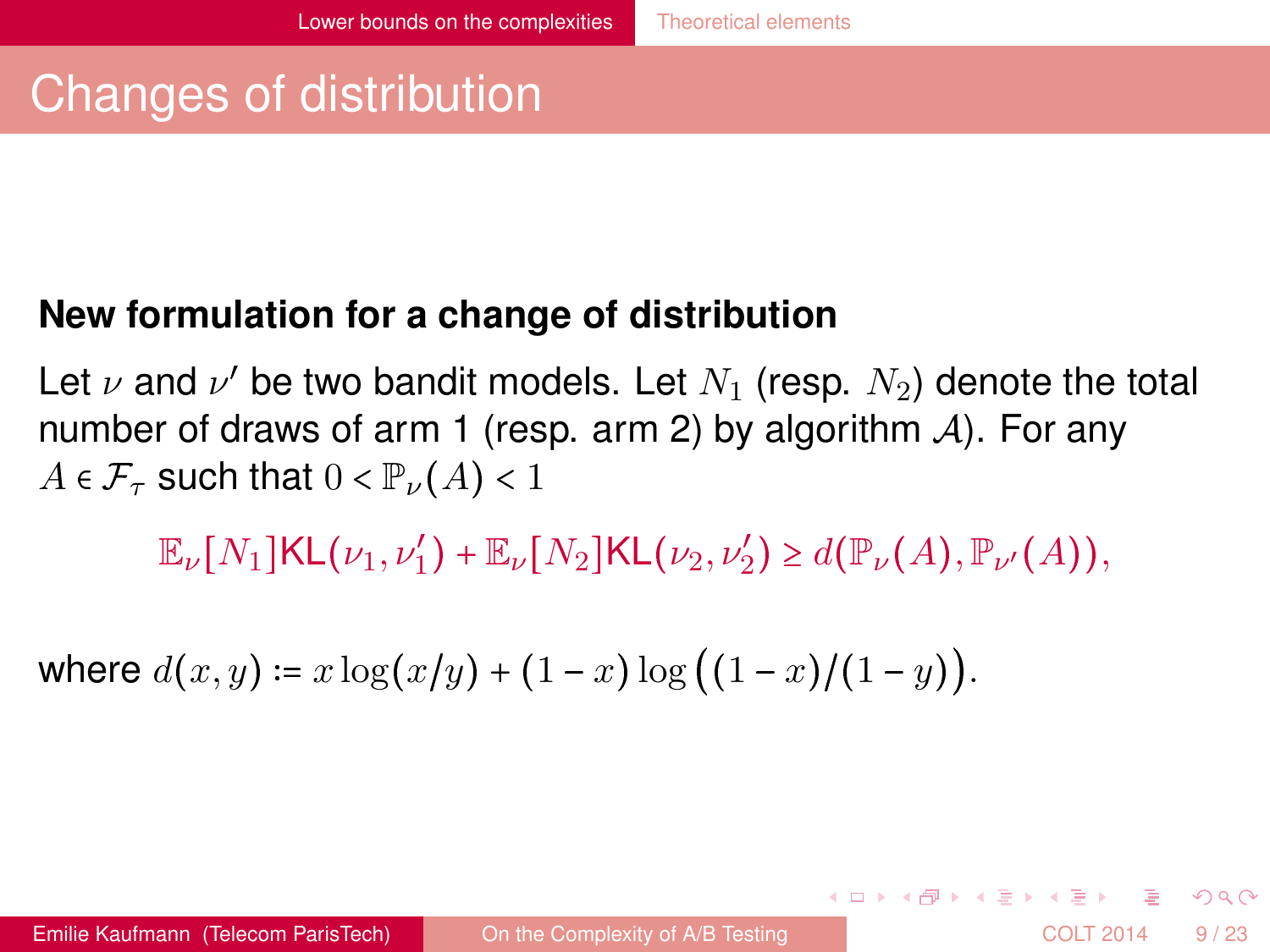# <span id="page-9-0"></span>General lower bounds

#### **Theorem 1**

Let  $M$  be a class of two armed bandit models that are continuously parametrized by their means. Let  $\nu = (\nu_1, \nu_2) \in M$ .

| <b>Fixed-budget setting</b>                                            | <b>Fixed-confidence setting</b>                                                                        |  |
|------------------------------------------------------------------------|--------------------------------------------------------------------------------------------------------|--|
| any consistent algorithm satisfies                                     | any $\delta$ -PAC algorithm satisfies                                                                  |  |
| $\limsup_{t\to\infty} -\frac{1}{t}\log p_t(\nu) \leq K^*(\nu_1,\nu_2)$ | $\mathbb{E}_{\nu}[\tau] \geq \frac{1}{\mathsf{K}_{*}(\nu_1,\nu_2)} \log\left(\frac{1}{2\delta}\right)$ |  |
| with $KL^*(\nu_1, \nu_2)$                                              | with $\mathsf{K}_{*}(\nu_1,\nu_2)$                                                                     |  |
| = $KL(\nu^*, \nu_1)$ = $KL(\nu^*, \nu_2)$                              | = $KL(\nu_1, \nu_*)$ = $K(\nu_2, \nu_*)$                                                               |  |
| Thus, $\kappa_B(\nu) \geq \frac{1}{K^*(\nu_1,\nu_2)}$                  | Thus, $\kappa_C(\nu) \geq \frac{1}{\mathsf{K}_{*}(\nu_1,\nu_2)}$                                       |  |

 $\Omega$ 

 $(0.123 \times 10^{-14} \text{ m}) \times 10^{-14} \text{ m} \times 10^{-14} \text{ m}$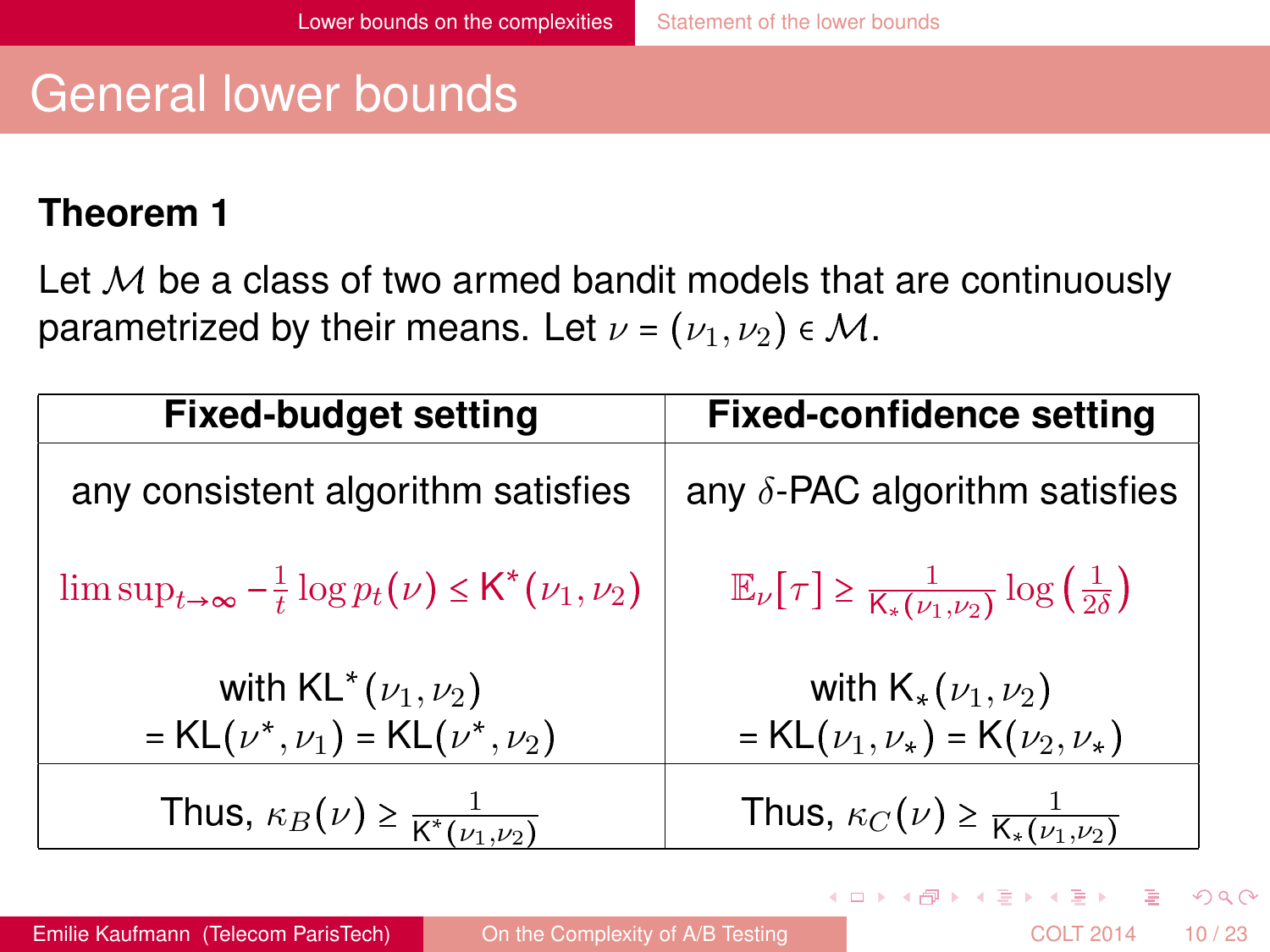#### <span id="page-10-0"></span>[Best arm identification in two-armed bandits](#page-3-0)

2 [Lower bounds on the complexities](#page-7-0)

#### **3** [The complexity of A/B Testing with Gaussian feedback](#page-10-0)

[The complexity of A/B Testing with binary feedback](#page-15-0)

Emilie Kaufmann (Telecom ParisTech) Conthe Complexity of A/B Testing COLT 2014 11/23

 $(0,1)$   $(0,1)$   $(0,1)$   $(1,1)$   $(1,1)$   $(1,1)$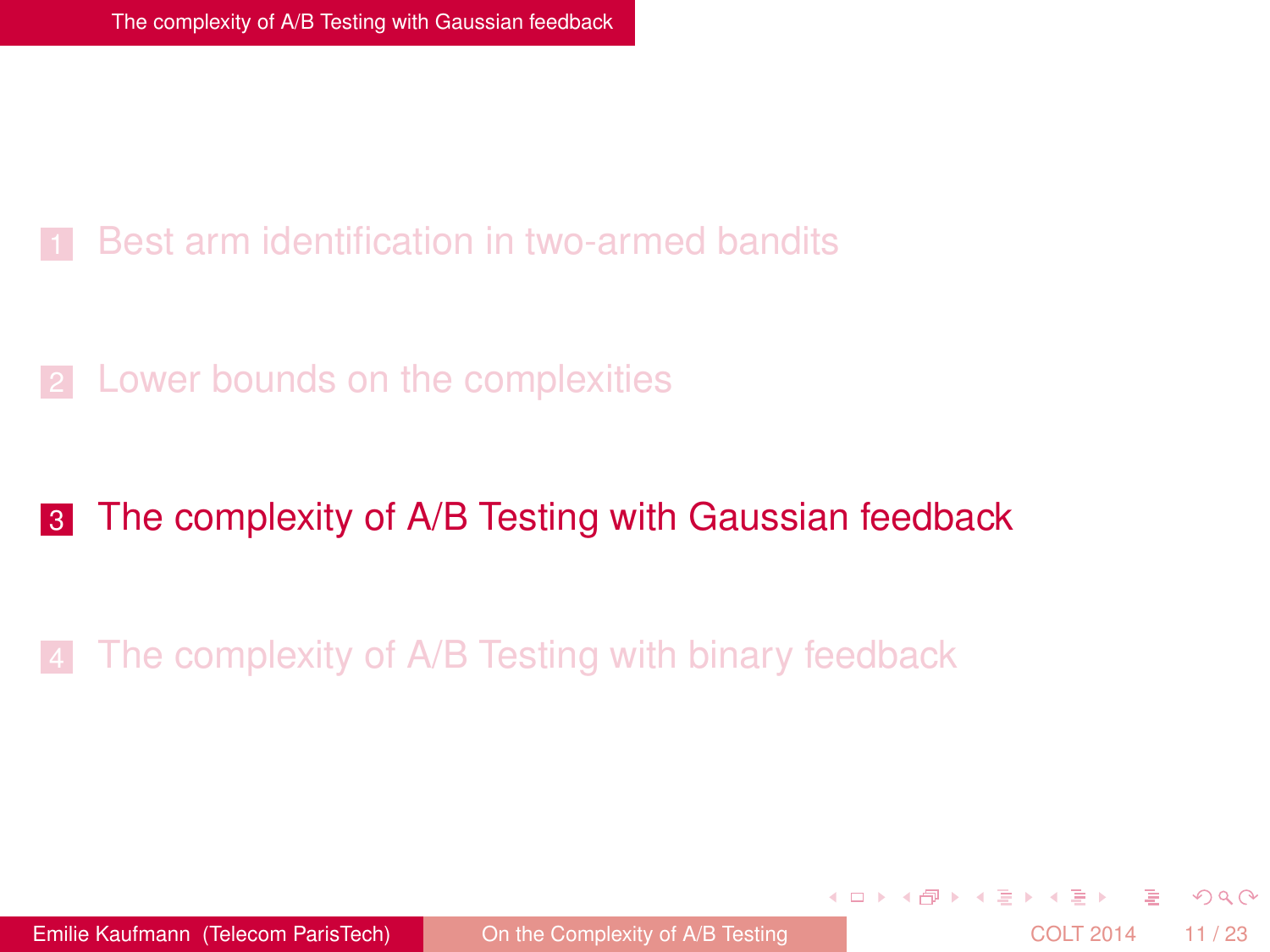# <span id="page-11-0"></span>Fixed-budget setting

For fixed (known) values  $\sigma_1, \sigma_2$ , we consider Gaussian bandit models

 $\mathcal{M}$  =  $\left\{ \nu$  =  $\left(\mathcal{N}\left(\mu_{1}, \sigma_{1}^{2}\right), \mathcal{N}\left(\mu_{2}, \sigma_{2}^{2}\right)\right) : \left(\mu_{1}, \mu_{2}\right) \in \mathbb{R}^{2}, \mu_{1} \neq \mu_{2} \right\}$ 

■ Theorem 1:

$$
\kappa_B(\nu) \ge \frac{2(\sigma_1 + \sigma_2)^2}{(\mu_1 - \mu_2)^2}
$$

A strategy allocating  $t_1 = \left| \frac{\sigma_1}{\sigma_1 + \sigma_2} t \right|$  samples to arm 1 and  $t_2 = t - t_1$ samples to arm 1, and recommending the empirical best satisfies  $\frac{1}{t} \log p_t(\nu) \geq \frac{(\mu_1 - \mu_2)^2}{2(\sigma_1 + \sigma_2)^2}$  $\liminf_{t\to\infty} -\frac{1}{t}$  $2(\sigma_1 + \sigma_2)^2$  $\kappa_B(\nu) = \frac{2(\sigma_1 + \sigma_2)^2}{(\nu_1 - \nu_2)^2}$  $(\mu_{1} - \mu_{2})^{2}$  $(0,1)$   $(0,1)$   $(0,1)$   $(1,1)$   $(1,1)$   $(1,1)$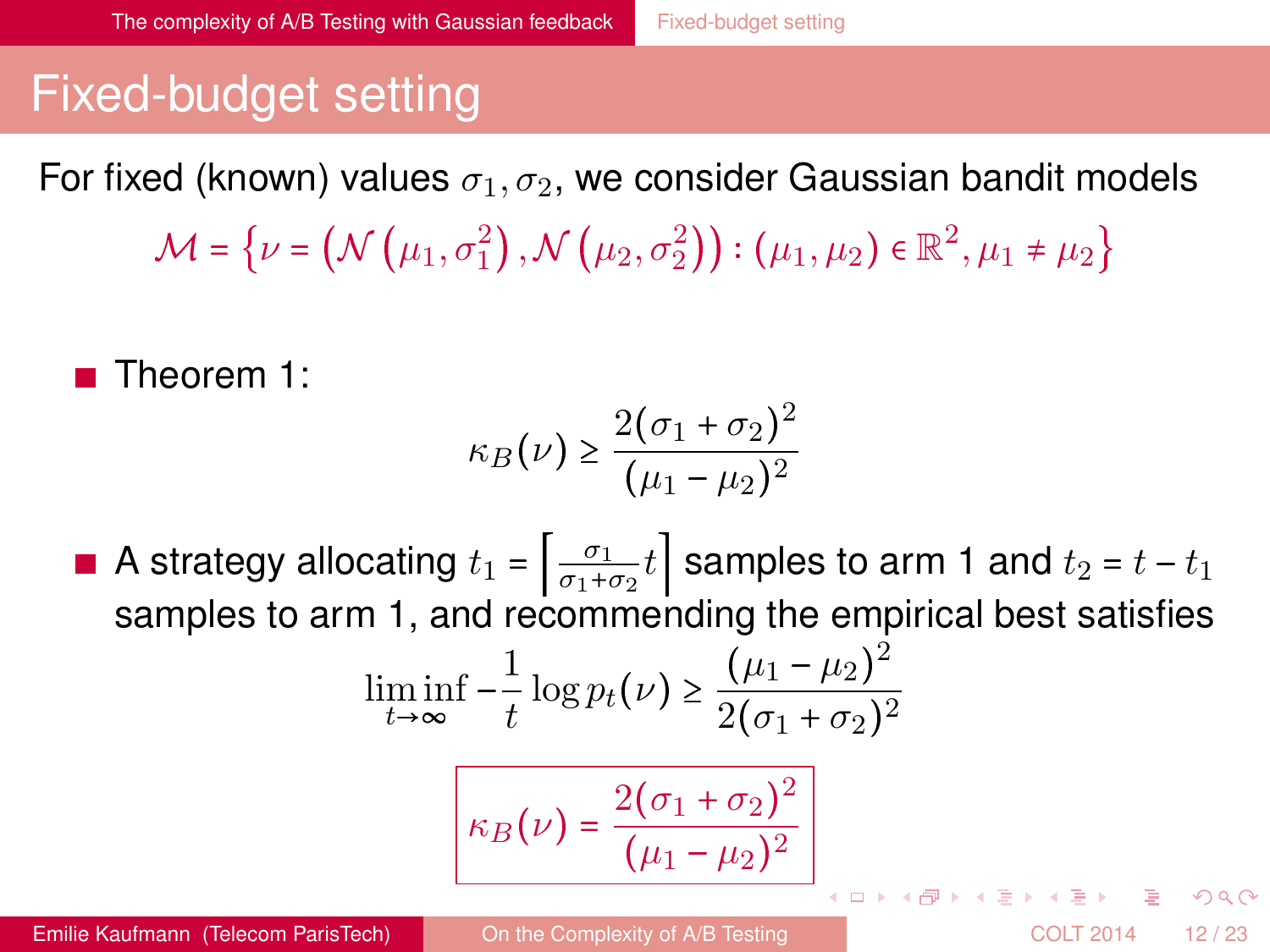# <span id="page-12-0"></span>Fixed-confidence setting: Algorithm

The  $\alpha$ -Elimination algorithm with exploration rate  $\beta(t, \delta)$ 

- $\rightarrow$  chooses  $A_t$  in order to keep a proportion  $N_1(t)/t \simeq \alpha$ i.e.  $A_t = 2$  if and only if  $[\alpha t] = [\alpha(t + 1)]$
- $\rightarrow$  if  $\hat{\mu}_a(t)$  is the empirical mean of rewards obtained from a up to time t,  $\sigma_t^2(\alpha) = \sigma_1^2/[\alpha t] + \sigma_2^2/(t - [\alpha t]),$  $\tau = \inf \left\{ t \in \mathbb{N} : |\hat{\mu}_1(t) - \hat{\mu}_2(t)| > \sqrt{2\sigma_t^2(\alpha)\beta(t,\delta)} \right\}$



∽≏ດ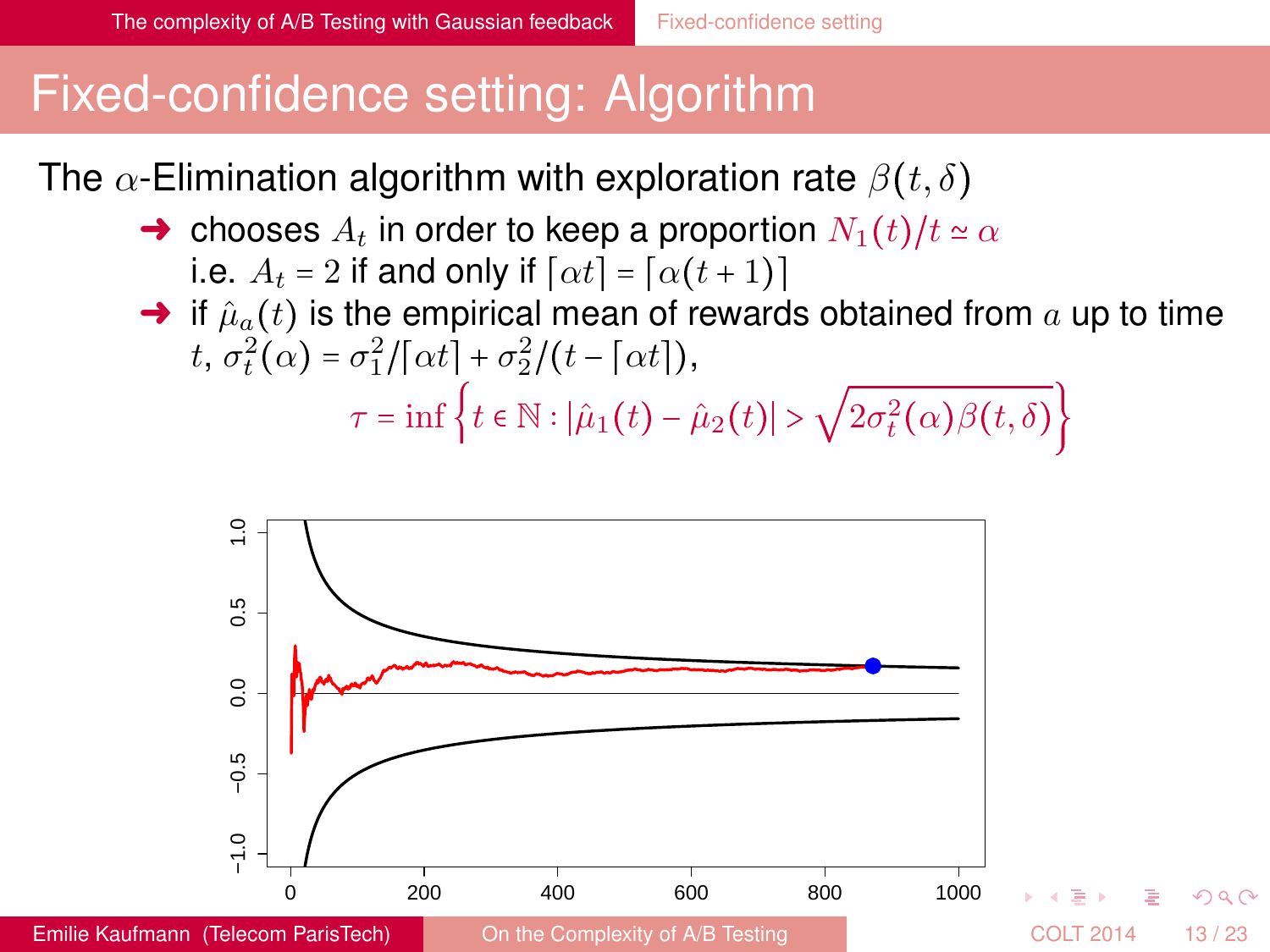## <span id="page-13-0"></span>Fixed-confidence setting: Results

### **From Theorem 1:**

$$
\mathbb{E}_{\nu}[\tau] \ge \frac{2(\sigma_1 + \sigma_2)^2}{(\mu_1 - \mu_2)^2} \log\left(\frac{1}{2\delta}\right)
$$

 $\frac{\sigma_1}{\sigma_1+\sigma_2}$ -Elimination with  $\beta(t,\delta)$  =  $\log\frac{t}{\delta}$  + 2  $\log\log(6t)$  is δ-PAC and

$$
\forall \epsilon > 0, \quad \mathbb{E}_{\nu} \big[ \tau \big] \leq \big( 1 + \epsilon \big) \frac{2 \big( \sigma_1 + \sigma_2 \big)^2}{\big( \mu_1 - \mu_2 \big)^2} \log \left( \frac{1}{2 \delta} \right) + \underset{\delta \rightarrow 0}{o_{\epsilon}} \left( \log \frac{1}{\delta} \right)
$$

$$
\kappa_C(\nu) = \frac{2(\sigma_1 + \sigma_2)^2}{(\mu_1 - \mu_2)^2}
$$

Emilie Kaufmann (Telecom ParisTech) Conthe Complexity of A/B Testing COLT 2014 14/23

 $\Omega$ 

 $(0.123 \times 10^{-14} \text{ m}) \times 10^{-14} \text{ m} \times 10^{-14} \text{ m}$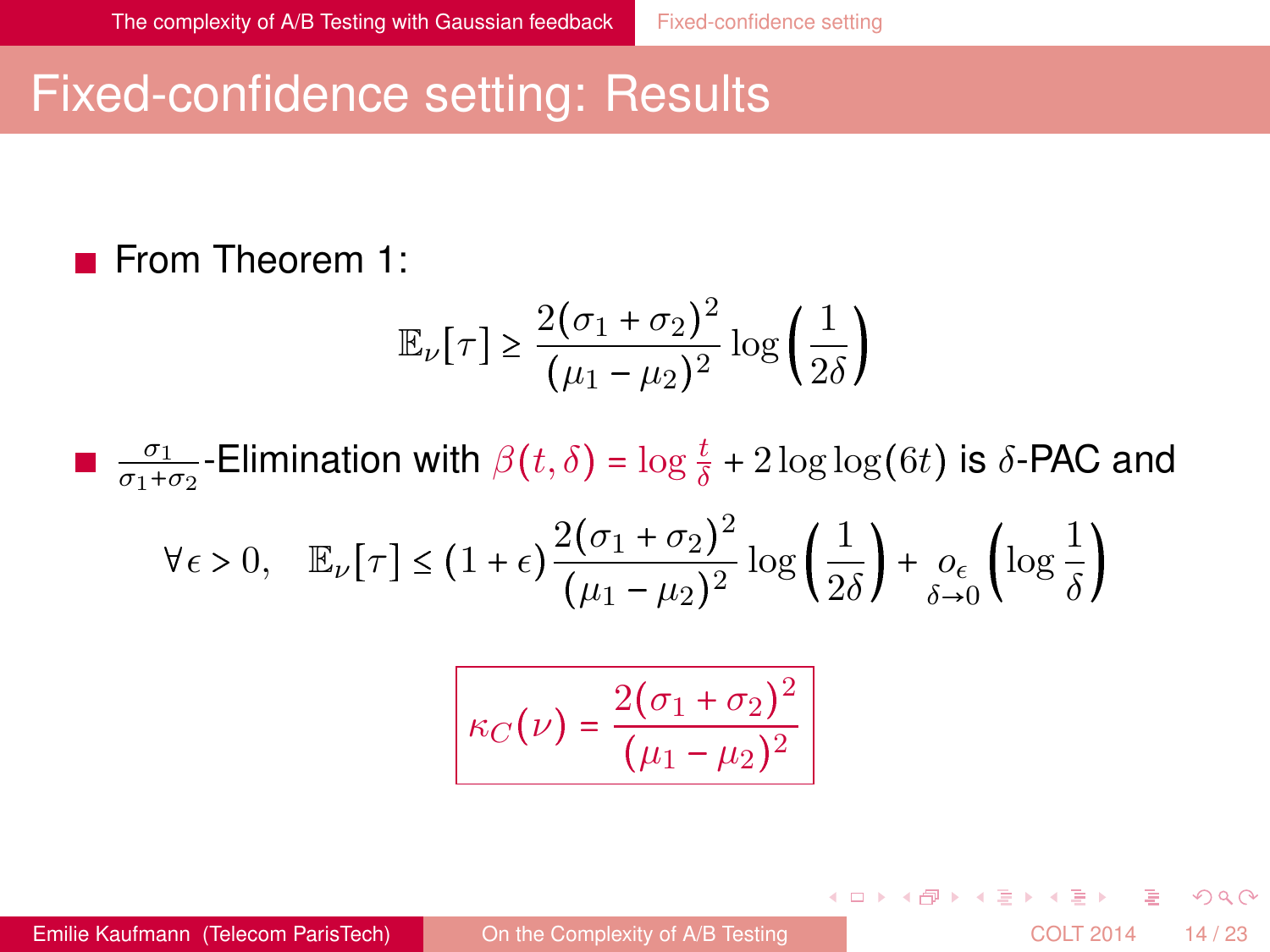# <span id="page-14-0"></span>Gaussian distributions: Conclusions

For any two fixed values of  $\sigma_1$  and  $\sigma_2$ ,

$$
\kappa_B(\nu) = \kappa_C(\nu) = \frac{2(\sigma_1 + \sigma_2)^2}{(\mu_1 - \mu_2)^2}
$$

If the variances are equal,  $\sigma_1 = \sigma_2 = \sigma$ ,

$$
\kappa_B(\nu) = \kappa_C(\nu) = \frac{8\sigma^2}{(\mu_1 - \mu_2)^2}
$$

uniform sampling is optimal only when  $\sigma_1 = \sigma_2$ **1/2-Elimination is**  $\delta$ **-PAC for a smaller exploration rate**  $\beta(t,\delta) \simeq \log(\log(t)/\delta)$ 

Emilie Kaufmann (Telecom ParisTech) Con the Complexity of A/B Testing COLT 2014 15/23

4 0 8 4 6 8 4 9 8 4 9 8 1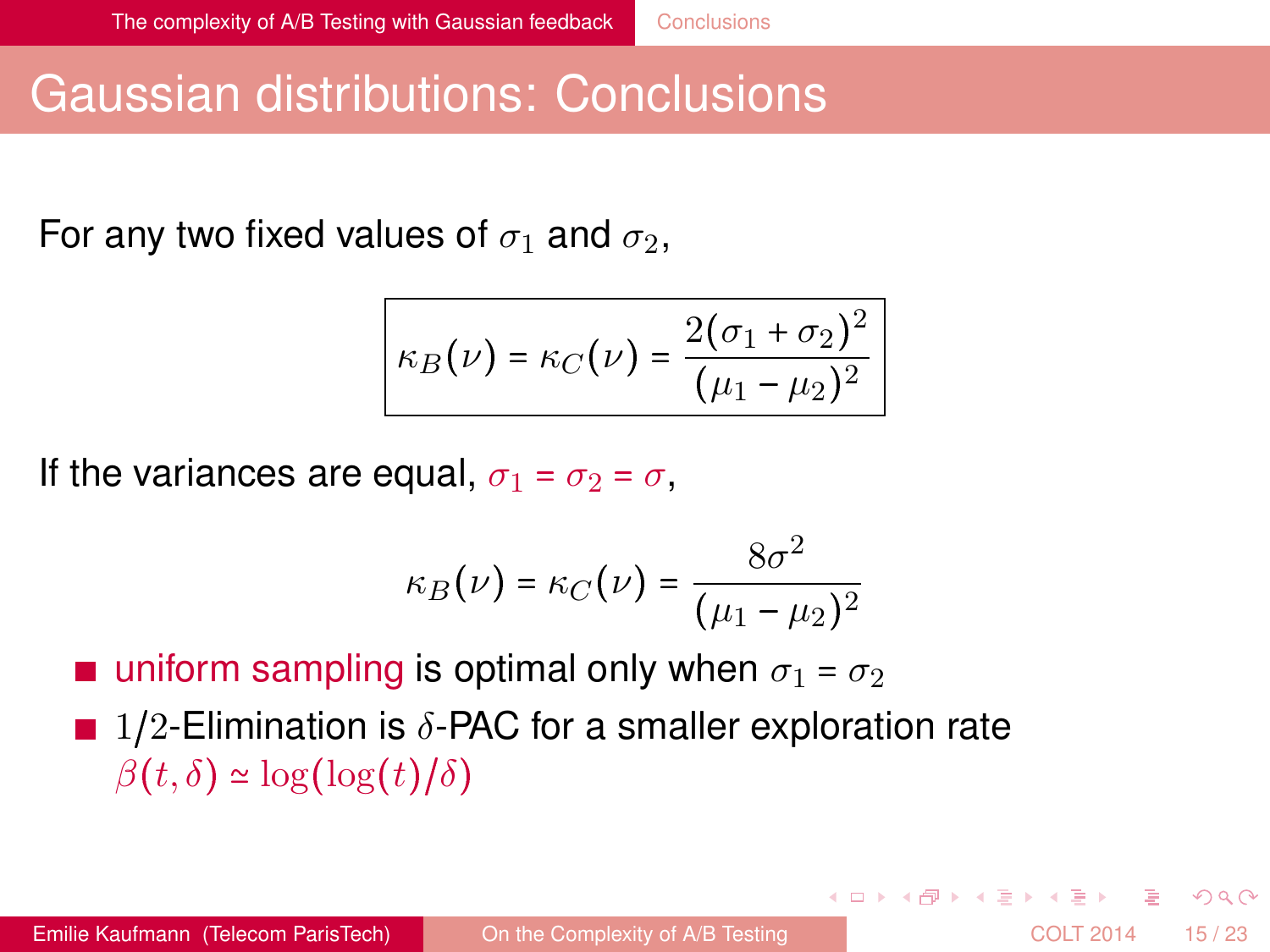#### <span id="page-15-0"></span>[Best arm identification in two-armed bandits](#page-3-0)

2 [Lower bounds on the complexities](#page-7-0)

#### [The complexity of A/B Testing with Gaussian feedback](#page-10-0)

#### 4 [The complexity of A/B Testing with binary feedback](#page-15-0)

Emilie Kaufmann (Telecom ParisTech) Conthe Complexity of A/B Testing COLT 2014 16/23

 $(0,1)$   $(0,1)$   $(0,1)$   $(1,1)$   $(1,1)$   $(1,1)$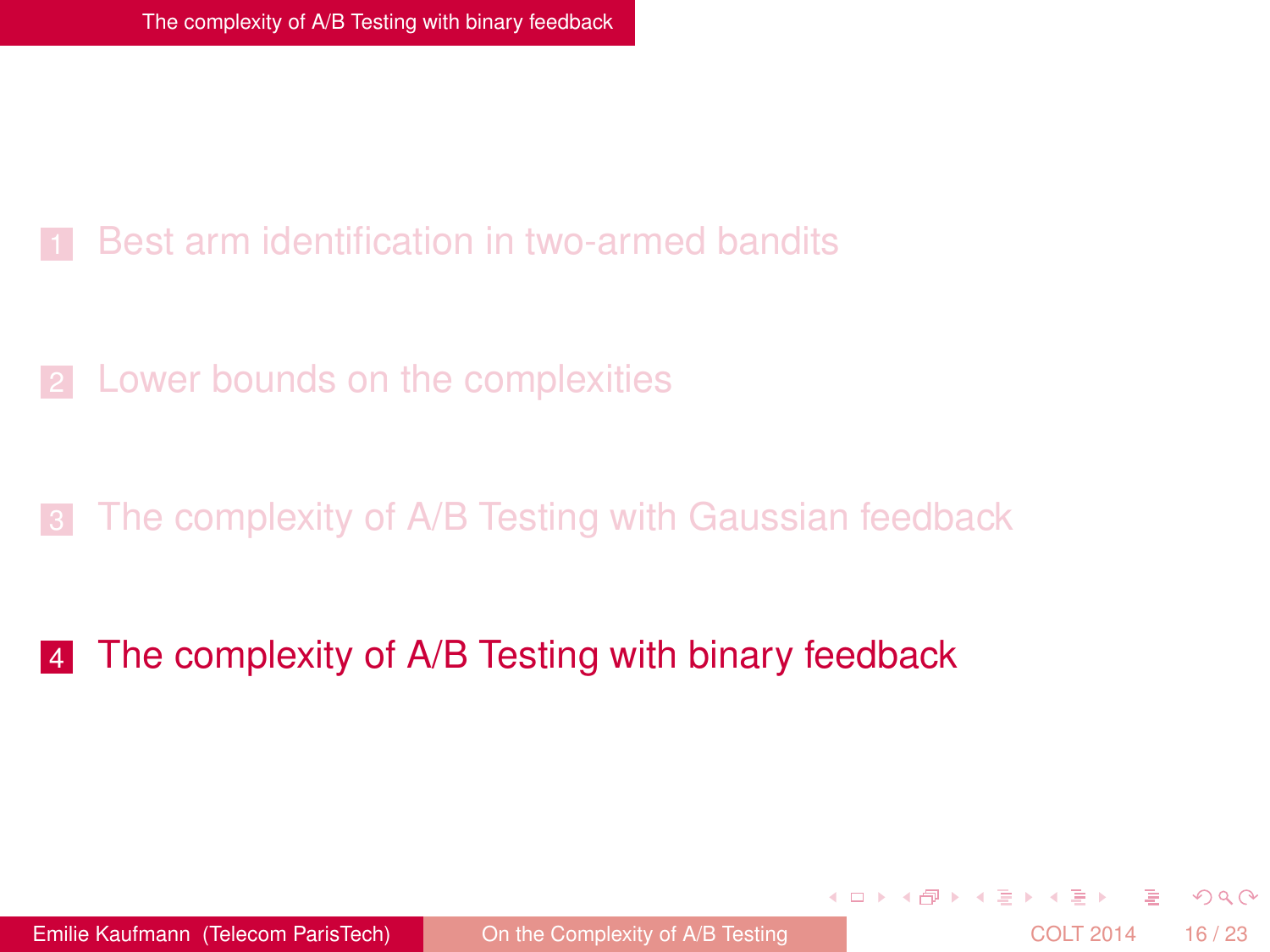## <span id="page-16-0"></span>Lower bounds for Bernoulli bandit models

 $\mathcal{M} = {\nu = (\mathcal{B}(\mu_1), \mathcal{B}(\mu_2)) : (\mu_1, \mu_2) \in ]0;1[^2, \mu_1 \neq \mu_2},$ 

shorthand:  $\mathsf{K}(\mu,\mu')$  =  $\mathsf{KL}\left(\mathcal{B}(\mu),\mathcal{B}(\mu')\right)$ .

| <b>Fixed-budget setting</b>                                            | <b>Fixed-confidence setting</b>                                                                        |  |
|------------------------------------------------------------------------|--------------------------------------------------------------------------------------------------------|--|
| any consistent algorithm satisfies                                     | any $\delta$ -PAC algorithm satisfies                                                                  |  |
| $\limsup_{t\to\infty} -\frac{1}{t}\log p_t(\nu) \leq K^*(\mu_1,\mu_2)$ | $\mathbb{E}_{\nu}[\tau] \geq \frac{1}{\mathsf{K}_{*}(\mu_1,\mu_2)} \log\left(\frac{1}{2\delta}\right)$ |  |
| (Chernoff information)                                                 |                                                                                                        |  |

 $\overline{\mathsf{K}}^*(\mu_1, \mu_2)$  >  $\overline{\mathsf{K}}_*(\mu_1, \mu_2)$ 

Emilie Kaufmann (Telecom ParisTech) Conthe Complexity of A/B Testing COLT 2014 17/23

 $(0.123 \times 10^{-14} \text{ m}) \times 10^{-14} \text{ m} \times 10^{-14} \text{ m}$ 

 $QQQ$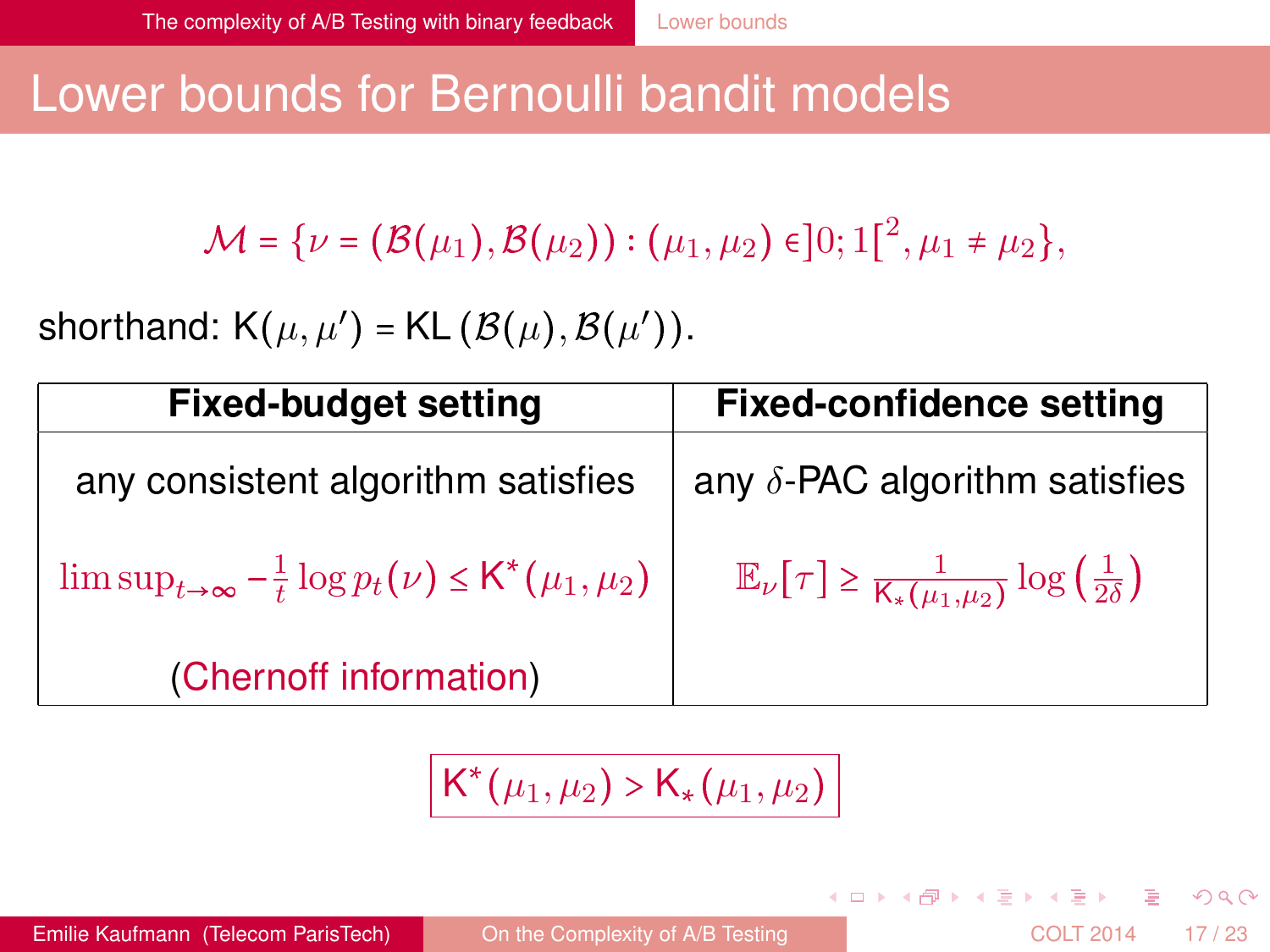# <span id="page-17-0"></span>Algorithms using uniform sampling

|                                     | For any consistent                                                                                                                            | For any $\delta$ -PAC                                                                                                                            |
|-------------------------------------|-----------------------------------------------------------------------------------------------------------------------------------------------|--------------------------------------------------------------------------------------------------------------------------------------------------|
| algorithm                           | $p_t(\nu) \geq e^{-K^*(\mu_1,\mu_2)t}$                                                                                                        | $\frac{\mathbb{E}_{\nu}[\tau]}{\log(1/\delta)} \gtrsim \frac{1}{\mathsf{K}_{*}(\mu_1,\mu_2)}$                                                    |
| algorithm using<br>uniform sampling | $\mid p_t(\nu)\gtrsim e^{-\frac{{\sf K}(\overline{\mu},\mu_1)+{\sf K}(\overline{\mu},\mu_2)}{2}t}$<br>with $\overline{\mu} = f(\mu_1, \mu_2)$ | $\frac{\mathbb{E}_{\nu}[\tau]}{\log(1/\delta)} \gtrsim \frac{2}{\mathsf{K}(\mu_1,\mu)+\mathsf{K}(\mu_2,\mu)}$ with $\mu = \frac{\mu_1+\mu_2}{2}$ |

Remark: Quantities in the same column appear to be close from one another

## **Binary rewards: uniform sampling close to optimal**

 $\Omega$ 

4 ロ ト 4 何 ト 4 ヨ ト 4 ヨ ト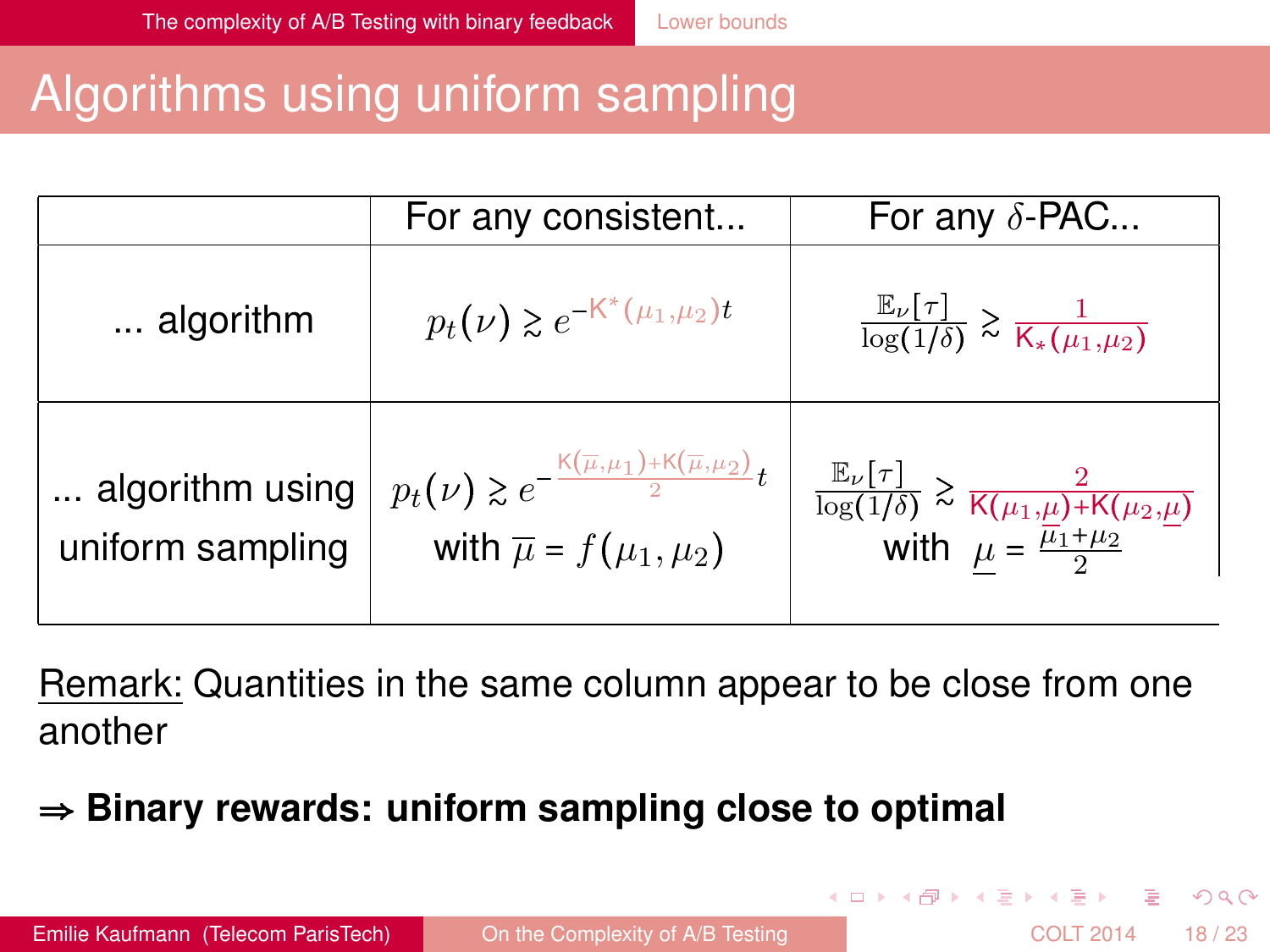# <span id="page-18-0"></span>Algorithms using uniform sampling

|                                     | For any consistent                                                                                                                               | For any $\delta$ -PAC                                                                                                          |
|-------------------------------------|--------------------------------------------------------------------------------------------------------------------------------------------------|--------------------------------------------------------------------------------------------------------------------------------|
| algorithm                           | $p_t(\nu) \simeq e^{-K^*(\mu_1,\mu_2)t}$                                                                                                         | $\frac{\mathbb{E}_{\nu}[\tau]}{\log(1/\delta)} \gtrsim \frac{1}{\mathsf{K}_{*}(\mu_1,\mu_2)}$                                  |
| algorithm using<br>uniform sampling | $p_t(\nu) \simeq e^{-\frac{\mathrm{K}(\overline{\mu}, \mu_1)+\mathrm{K}(\overline{\mu}, \mu_2)}{2}t}$<br>with $\overline{\mu} = f(\mu_1, \mu_2)$ | $\frac{\mathbb{E}_{\nu}[\tau]}{\log(1/\delta)} \gtrsim \frac{2}{K(\mu_1,\mu)+K(\mu_2,\mu)}$ with $\mu = \frac{\mu_1+\mu_2}{2}$ |

Remark: Quantities in the same column appear to be close from one another

## **Binary rewards: uniform sampling close to optimal**

 $\Omega$ 

4 ロ ト 4 何 ト 4 ヨ ト 4 ヨ ト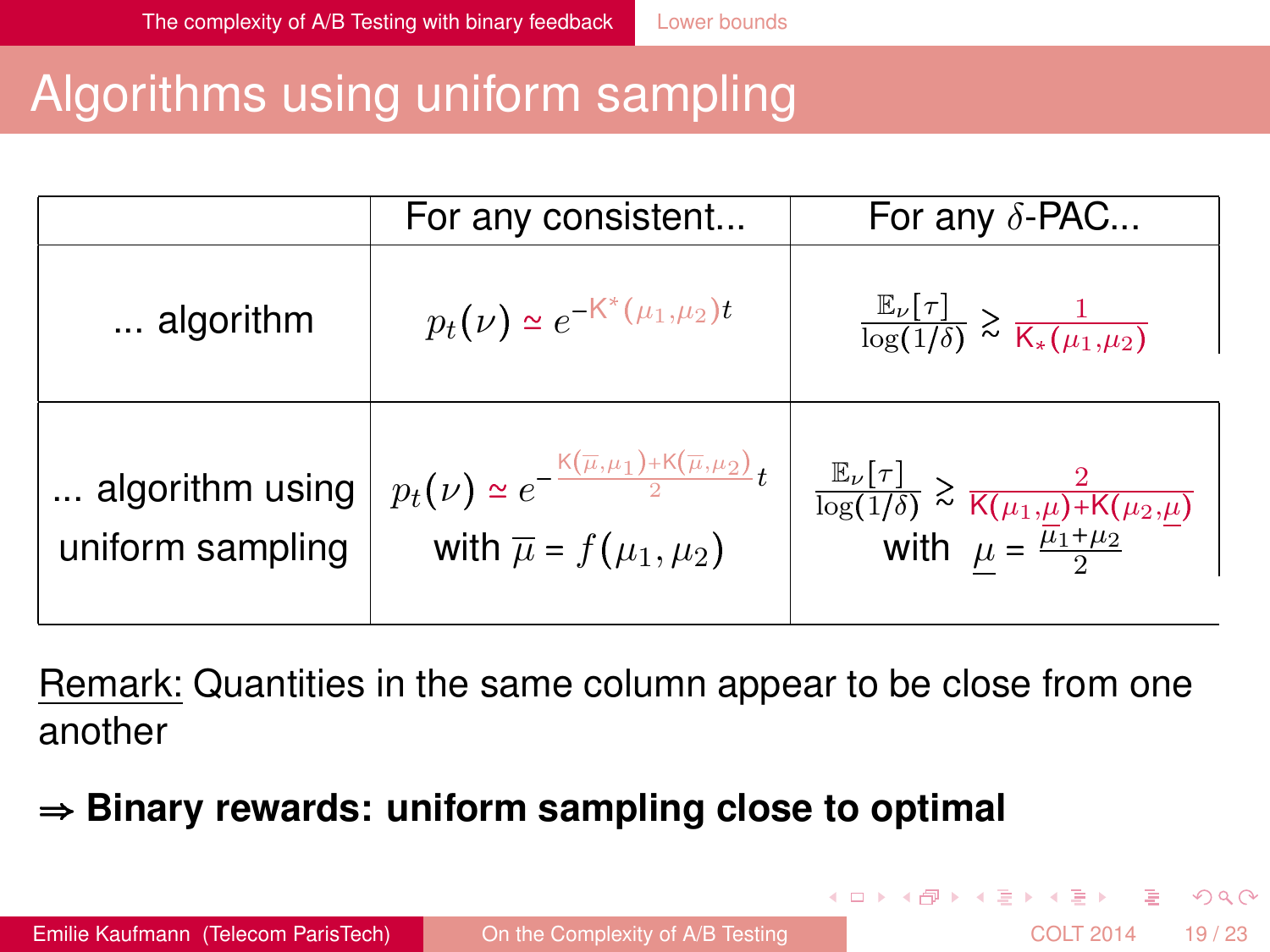# <span id="page-19-0"></span>Fixed-budget setting

We show that

$$
\kappa_B(\nu) = \frac{1}{\mathsf{K}^*(\mu_1,\mu_2)}
$$

(matching algorithm not implementable in practice)

The algorithm using uniform sampling and recommending the empirical best arm is preferable (and very close to optimal)

 $\Omega$ 

 $(0,1)$   $(0,1)$   $(0,1)$   $(1,1)$   $(1,1)$   $(1,1)$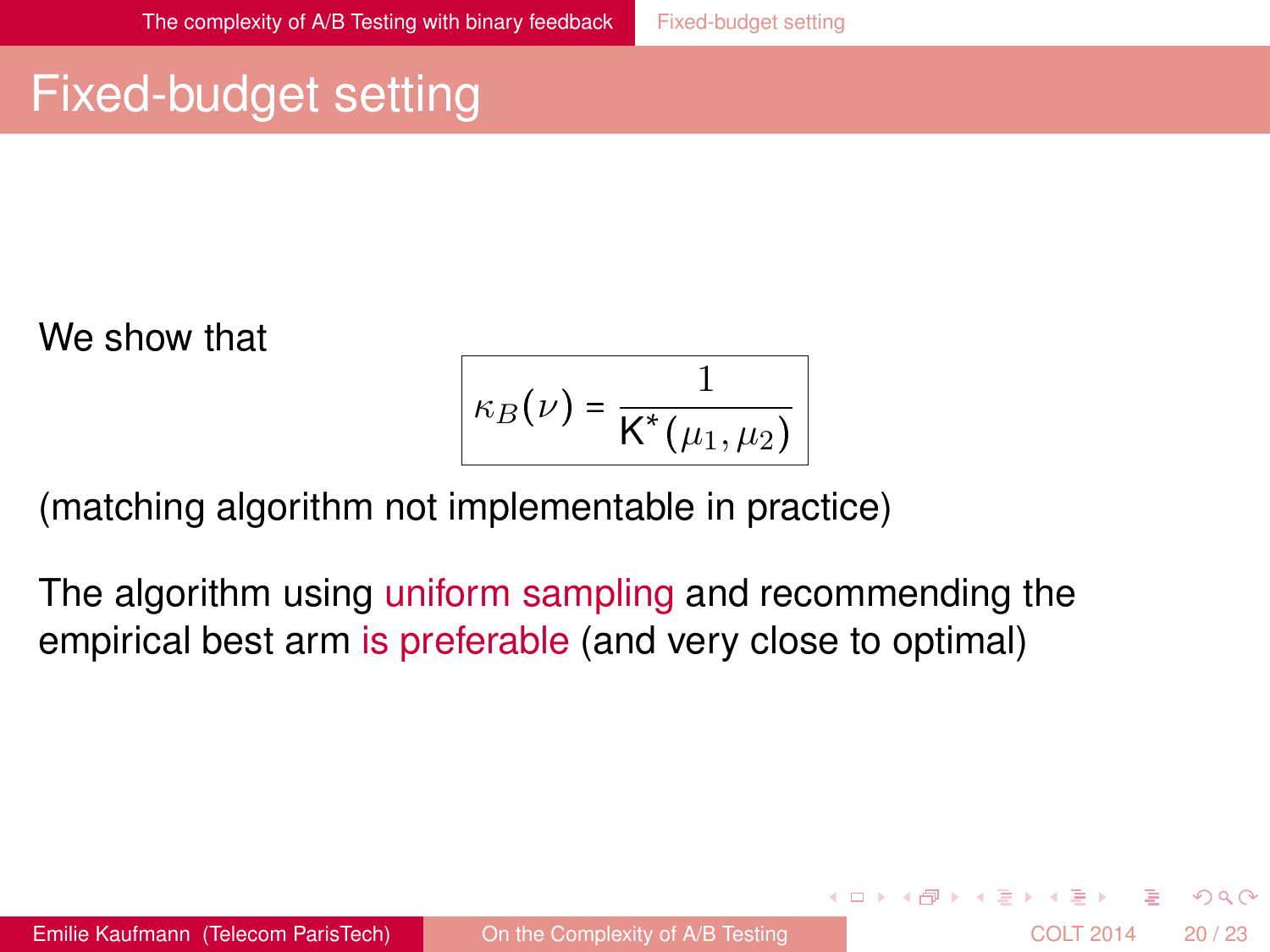# <span id="page-20-0"></span>Fixed-confidence setting

 $\delta$ -PAC algorithms using uniform sampling satisfy

$$
\frac{\mathbb{E}_{\nu}[\tau]}{\log(1/\delta)} \ge \frac{1}{I_*(\nu)} \quad \text{with} \quad I_*(\nu) = \frac{\mathsf{K}\left(\mu_1, \frac{\mu_1+\mu_2}{2}\right) + \mathsf{K}\left(\mu_2, \frac{\mu_1+\mu_2}{2}\right)}{2}.
$$

The algorithm using uniform sampling and

$$
\tau = \inf \left\{ t \in 2\mathbb{N}^* : |\hat{\mu}_1(t) - \hat{\mu}_2(t)| > \log \frac{\log(t) + 1}{\delta} \right\}
$$
  
is  $\delta$ -PAC but not optimal:  $\frac{\mathbb{E}[\tau]}{\log(1/\delta)} \simeq \frac{2}{(\mu_1 - \mu_2)^2} > \frac{1}{I_*(\nu)}$ .

A better stopping rule NOT based on the difference of empirical means

$$
\tau = \inf \left\{ t \in 2\mathbb{N}^* : tI_*(\hat{\mu}_1(t), \hat{\mu}_2(t)) > \log \frac{\log(t) + 1}{\delta} \right\}
$$

 $\Omega$ 

4 0 8 4 4 9 8 4 9 8 4 9 8 1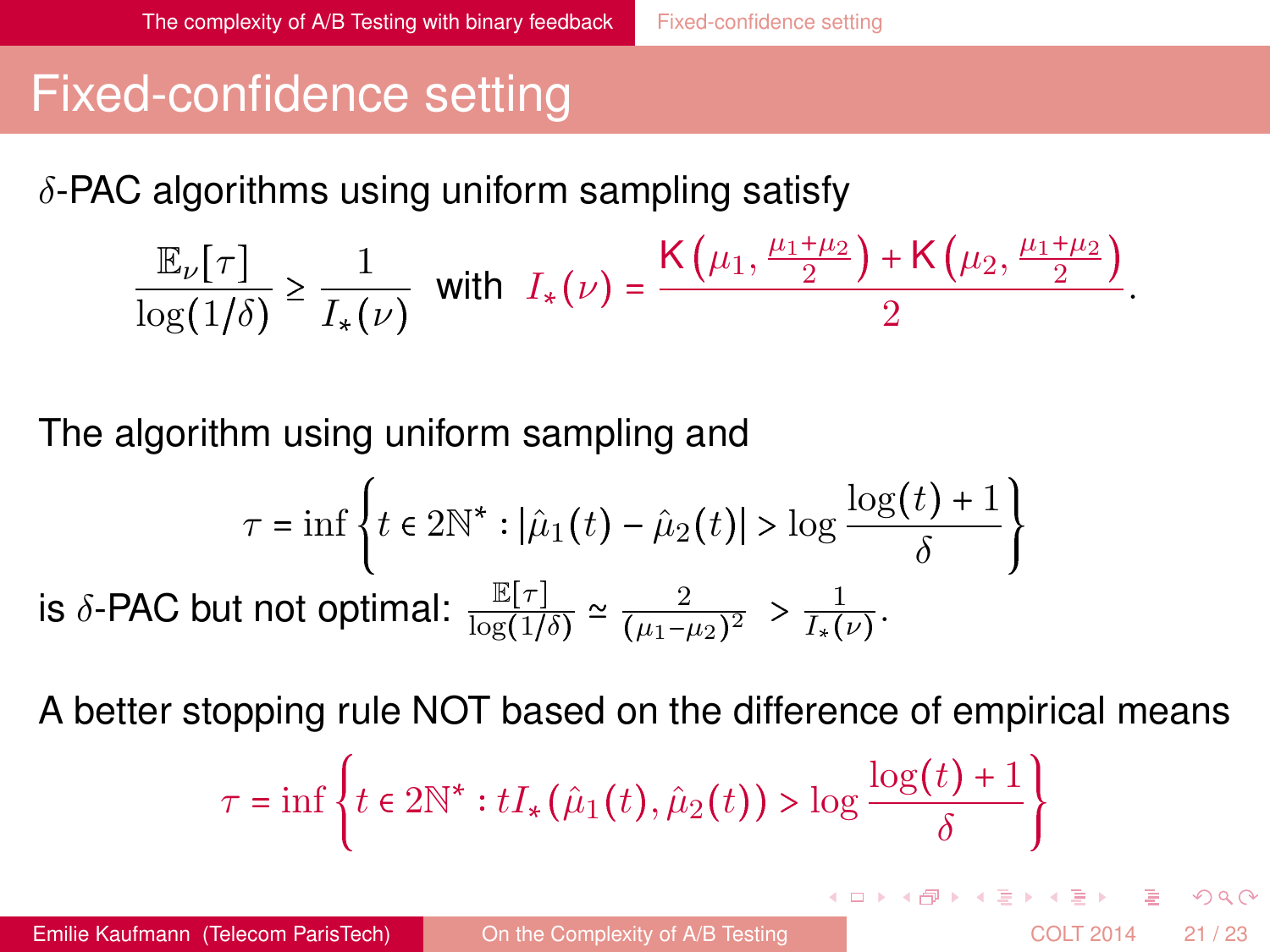# <span id="page-21-0"></span>Bernoulli distributions: Conclusion

### Regarding the complexities:

■ 
$$
\kappa_B(\nu) = \frac{1}{K^*(\mu_1, \mu_2)}
$$
  
\n■  $\kappa_C(\nu) \ge \frac{1}{K^*(\mu_1, \mu_2)} > \frac{1}{K^*(\mu_1, \mu_2)}$   
\nThus

$$
\kappa_C(\nu) > \kappa_B(\nu)
$$

Regarding the algorithms

- $\blacksquare$  There is not much to gain by departing from uniform sampling
- In the fixed-confidence setting, a sequential test based on the difference of the empirical means is no longer optimal

 $\Omega$ 

4 0 8 4 4 9 8 4 9 8 4 9 8 1